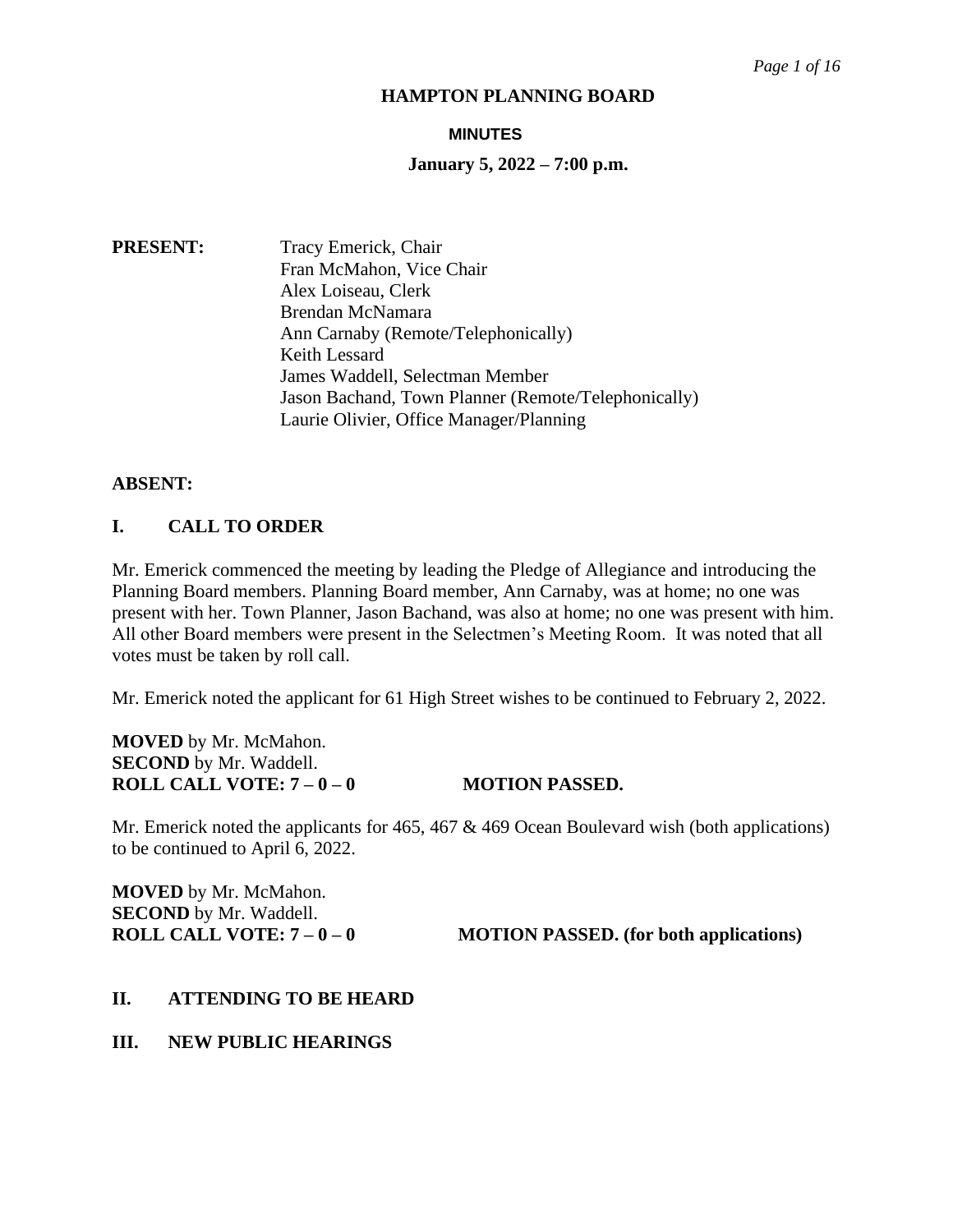#### **MINUTES**

# **January 5, 2022 – 7:00 p.m.**

# **PUBLIC HEARING FOR ZONING ORDINANCE AMENDMENTS**

#### **1.** Proposed Article XIX-A, Interstate Corridor Overlay District:

#### *1A*. *Town Planner Edited Version*:

 Amend the Zoning Ordinance to add new Article XIX-A, the "Interstate Corridor Overlay District", which includes the following sections: 19-A.1 stating the purpose of facilitating development of real property exclusively accessed from Interstate 95. 19-A.2 citing the boundary as having frontage upon Interstate 95 south of its intersection with Towle Farm Road, lying within 1,000 feet of the centerline of said portion of Interstate 95, and having State of New Hampshire owned and exclusive points of entrance and egress (notwithstanding secondary emergency access) to and from Interstate 95. 19-A.3 stating that the dimensional requirements for the Interstate Corridor Overlay District shall be the same as those provided for the underlying General (G) Zoning District. 19-A.4 citing permitted uses to include retail sales, restaurants, emergency response roadside vehicle repair, passenger vehicle filling stations, electric vehicle charging stations, visitor/welcome centers with restroom facilities, and outdoor recreation areas for picnicking and pet exercise. 19-A.5 requiring Site Plan Review, taking into account the demands on local governmentally-owned infrastructure. 19-A.6 requiring a vegetative and/or sound mitigating buffer shall be maintained on site between any building/site improvement that is undertaken in this zone and the boundary line of any adjacent residentially used lot. 19-A.7 prohibiting the overnight parking and/or idling of large commercial vehicles. Also, amend Article III – Use Regulations to add Note (8) cross referencing Section 19-A.4 for the Permitted Uses and Facilities in the Interstate Corridor Overlay District.

*1B. New Hampshire Liquor Commission Version Referred by Selectboard for Consideration:* Amend the Zoning Ordinance to add new Article XIX-A, the "Interstate Corridor Overlay District", which includes the following sections: 19-A.1 stating the purpose of facilitating development of real property exclusively accessed from Interstate 95. 19-A.2 citing the boundary as having frontage upon Interstate 95 south of its intersection with Towle Farm Road, lying within 1,000 feet of the centerline of said portion of Interstate 95, and having State of New Hampshire owned and exclusive points of entrance and egress (notwithstanding secondary emergency access) to and from Interstate 95. 19-A.3 stating that the dimensional requirements for the Interstate Corridor Overlay District shall be the same as those provided for the underlying General (G) Zoning District. 19-A.4 citing permitted uses to include retail sales, restaurants, motels and hotels, emergency response roadside vehicle repair, passenger vehicle filling stations, electric vehicle charging stations, establishments consistent with and provided for by NHRSA Chapter 287-D, higher education recruitment centers, visitor/welcome centers with restroom facilities, and outdoor recreation areas for picnicking and pet exercise. 19-A.5 requiring Site Plan Review. 19-A.6 requiring a 50-foot wide vegetative buffer to be maintained on site between any building or improvement that is undertaken in this zone and the property line of any abutting residentially improved lot. Also, amend Article III – Use Regulations to add Note (8) cross referencing Section 19-A.4 for the Permitted Uses and Facilities in the Interstate Corridor Overlay District.

Attorney Ari Pollack appeared, along with Andy Davis from the NH Liquor Commission. Mr. Pollack gave some background information. This is similar to the liquor store at the Hooksett location. RFPs are taking place for private development proposals for both sides of the Interstate.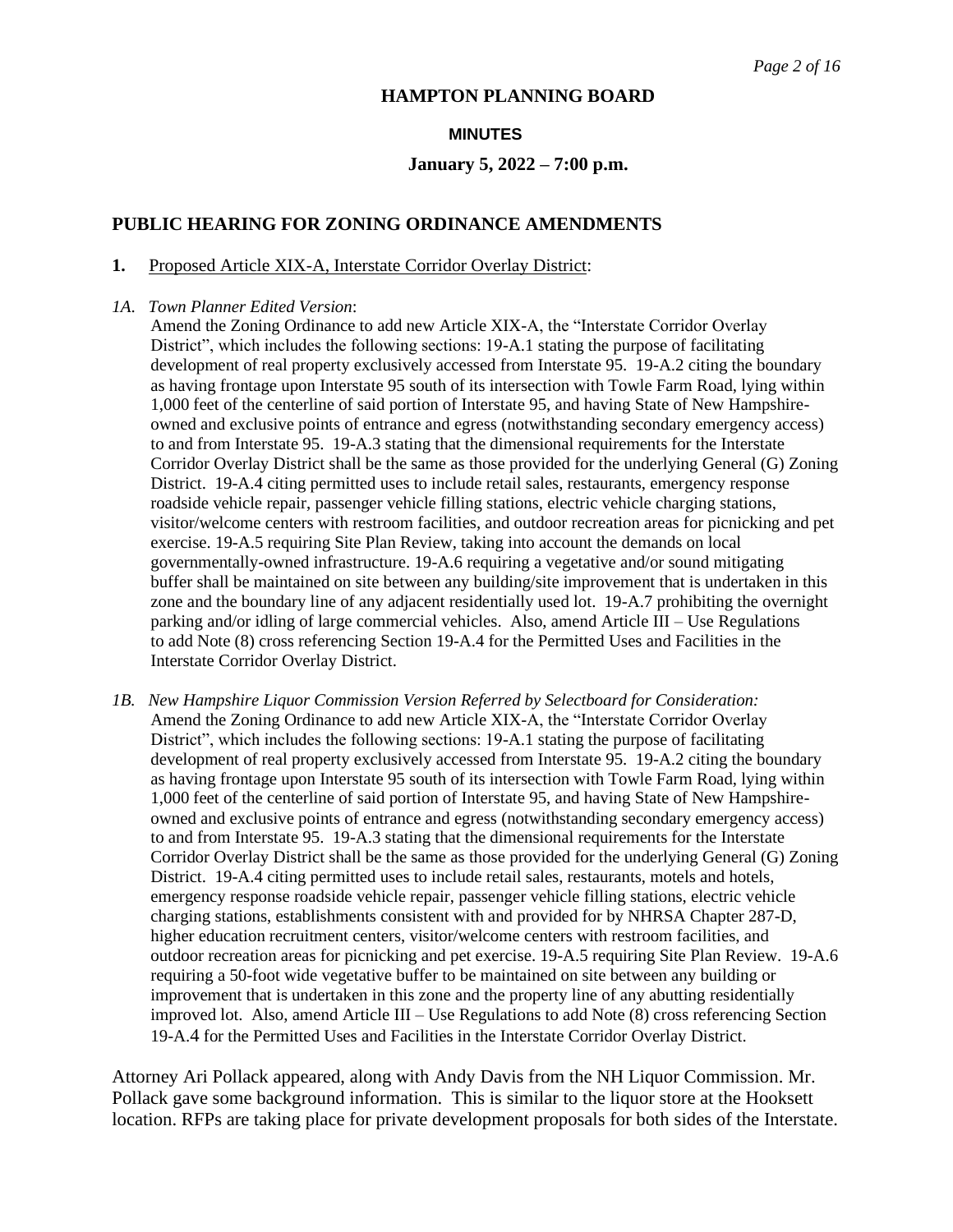#### **MINUTES**

#### **January 5, 2022 – 7:00 p.m.**

The Commission wants to sell land to a selected development partner. Volume and traffic allowed them to receive a lot of quality interest. This is Zoned General. Some proposals/uses are allowed uses in the General zone; some are not (uses)—motels and hotels, vehicle repair centers, charitable gaming. They want contemplated uses "allowed" under the Zoning Ordinance. They want an overlay district that recognizes a full universe of uses. This would go through the planning process after all of this, but as an allowed use.

This has frontage on the Interstate. It avoids the industrial district. It would have exclusive points of access off and on from the Interstate.

Attorney Pollack said if the proposal went forward in full form, the uses would still be subject to come before the Planning Board—dimensional issues; setbacks and height, impervious coverage issues, would need to be considered and complied with.

Two versions were discussed. Staff came up with an alternative version. The differences are (vs. Commission Proposal) – Three uses are included in the list of what is allowed that are not included in the list provided by staff. Those are motels/hotels; charitable gaming and university recruitment center. Another difference is overnight commercial vehicles are allowed in the Commission version. Staff version it is not allowed and in particular, the idling of commercial vehicles is not allowed as well.

Language regarding the demands on municipal infrastructure were discussed by Attorney Pollack. It is left to the discretion of the Planning Board; the State wants it to be part of the normal planning review. Development partners would not be able to understand the language. The width of a residential buffer – their proposal is a straight 50' for residential buffer was discussed. Staff is in the discretion of the Board. Sellers hate uncertainty per Attorney Pollack.

## **PUBLIC**

Regina Barnes appeared. She lives at 95 Presidential Circle. She thinks the project is great. She thinks we should move forward with this. She is concerned that we have a history in Hampton of taking over maintenance for the State and its property. If the State keeps the property, then she believes DOT would be out there doing maintenance. If sold to private properties, it could be Hampton's to handle. This would affect, Police, Fire and Public Works. We need to be aware of this. We don't have enough manpower now (in Departments). Ms. Barnes brought up infrastructure now (sewer and water). Adding infrastructure was discussed. When businesses develop a part of the Town, they add some infrastructure. Maybe we could make that occur. It won't be fair if this this all falls on taxpayers. There already is a big hotel on Exeter Road. Maybe it will bring more people here. Infrastructure and manpower are her concerns and the State walking away on some issues in Town is a concern.

Nancy Stiles, 1 Hayden Circle appeared. She asked about Barbara Kravitz comments. She wanted to make sure the Board had them. She noted the State has sovereign immunity. She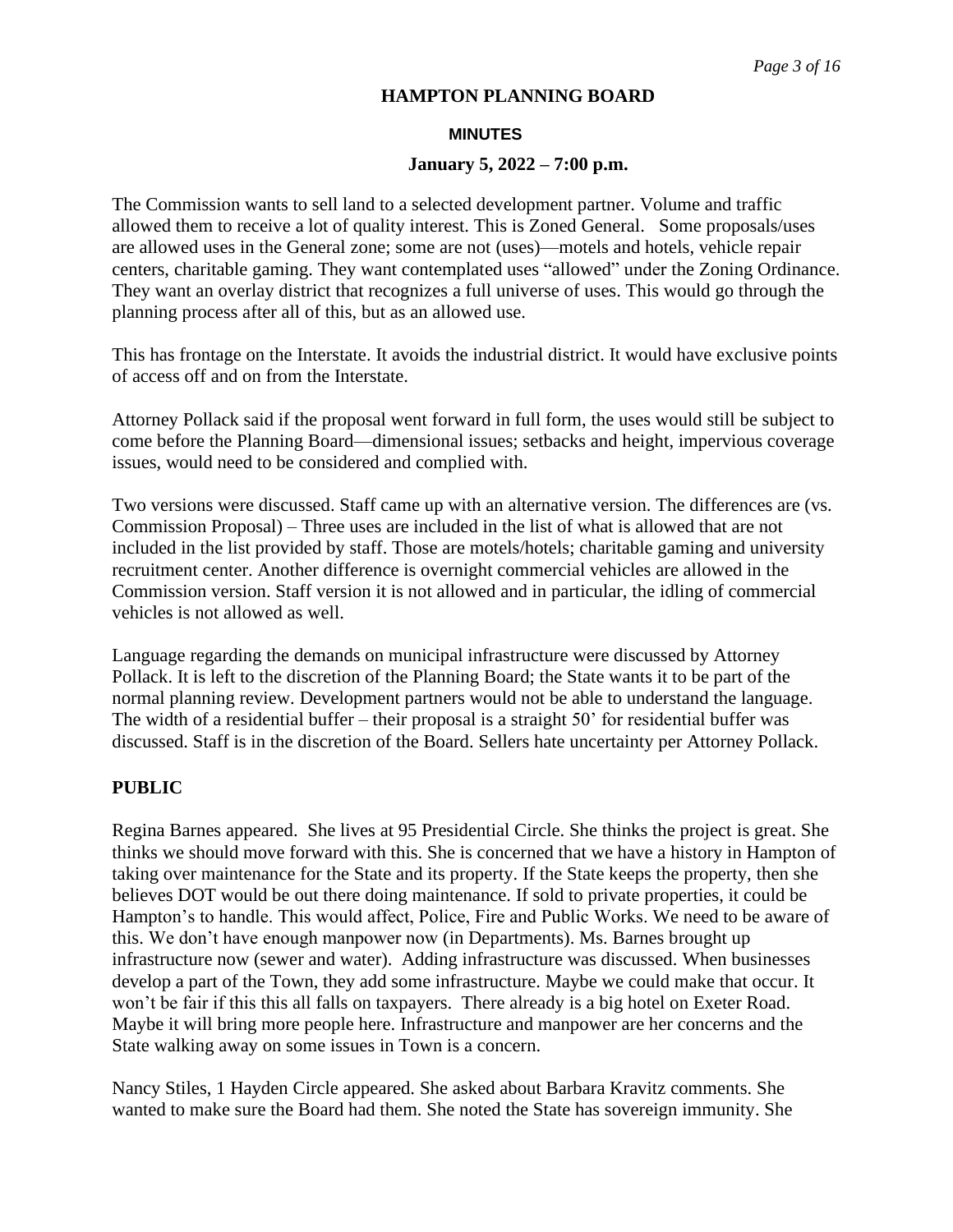#### **MINUTES**

#### **January 5, 2022 – 7:00 p.m.**

thinks this is a great offer to negotiate what we need. If we work with them, it works out better than if we do not. They will work with us to make this happen. Someone else may buy back the property; more income will come into Town. The State will bring the site plans to us; we then can deal with issues at that time. There is a lot of interest in this project.

Mr. Charlie Preston appeared. He is interested in the Conservation Commission's opinion of this. Are there comparisons was asked (between Hampton and Hooksett). He read Hooksett and Hampton's statistics. Hooksett population 14,428; Hampton 15,564 (2018). Hooksett has a 3 person elected sewer commission. Hooksett sewer - \$60 quarter plus \$6.45 per thousand gallons. Hampton=0. Mr. Pollack said we have a sewer commission—nothing like Hooksett. Police and Fire. The Town Manager should check with Hooksett. Projected Tax revenue--\$100,000 to \$1 Million. How much does Hooksett get was asked. Sewer discharge was asked about. How much does Hooksett receive. Mr. Waddell noted problems at the last meeting; the overlay district amendment coming in late. We could be opening pandora's box. He thinks something in common with Hooksett could be reasonable. Hotels and gaming venues not noted, it should have to go to the voters in his opinion. We have Ocean Gaming in Hampton. Route 107 in Seabrook (neighbors), they have The Brook, gaming location. This should go through the process the Planning Board requires. Bottom line-what is the capacity of the wastewater treatment plant? The West side is without sewer service. We have new developments.

Mr. Preston said what if our treatment plant has a major failure by man, machine, or mother nature. Most businesses and residences will be uninhabitable and unusable. Get in touch with Hooksett to see what is happening there.

Gerald Znoj appeared, 16 Presidential Circle. He prefers the Town Planner's edited version of the amendment. We don't need hotels and games of chance and parking overnight. Heavy lifting will come in when people come in with their proposals. How much more sludge weight will we take in was asked; trash and recycling. We do a couple hundred tons a month now; summer is 300. What does this add to it? How about plowing? We need to get into this from a DPW standpoint. We need to talk to Hooksett. We need to talk to Fire—Ambulances, Police. Ambulance runs are being made in Hooksett. Access roads may be needed if we need to get in there quickly. He feels 95 gets more traffic than 93. How many police calls will there be. He likes the Town Planner's version. We need to know more about the impacts.

Amy Hansen, 98 Locke Road appeared. She agrees with the concerns about Fire and Police. We need to work with the State and come up with a compromise. She likes the Town Planner's version. A rest area is where you pause. This sounds more like a destination. Hampton is the destination; not the Hampton rest area.

Regina Barnes said the Liquor Commission has been professional; maybe they didn't know our procedures. They could just do what they want. She wants the Town to work with them so it works well with Hampton.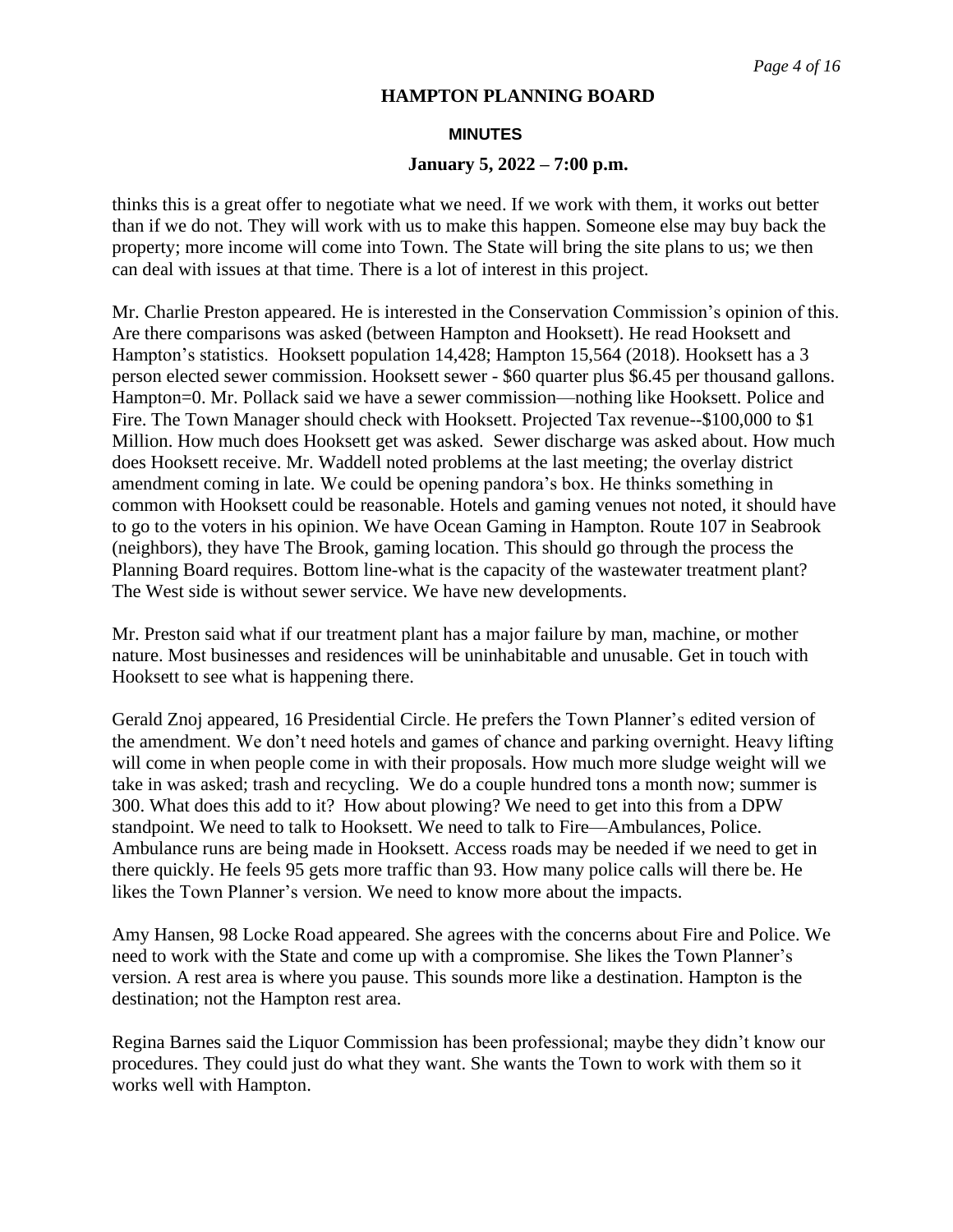#### **MINUTES**

#### **January 5, 2022 – 7:00 p.m.**

Katherine Harake, 5 Nathanial Court appeared. She asked for an explanation – having a wide variety for bids for zoning, making it as open as possible –how does this increase bids resulting in a better final bid was asked? Attorney Pollack said we've attracted interest, they fall into different use categories. Some are recognized by our Ordinance; some are not. They don't want the Ordinance to detract from receiving good bids. They want the package as attractive as possible. They don't want interested parties to turn away from proposals because a use is not possible.

Nancy Stiles said it's going to happen. She is asking the Board to work and negotiate with the State. If it does not have our support, we will still send police and fire out. Please negotiate where it works for the State, Town and traveling public.

Skip Webb, 28 Seabury appeared. He is the President of the James House Association. A project from the past was discussed. Current property has wetlands. He thinks there is a reason they did not go through the plan in Seabrook.

Mr. Webb said we could have more control over what goes there. Control can be better with negotiations with Highway Commission and Liquor Commission. Impact of utilities was discussed. Special water treatment for brewery on Towle Farm Road was needed. Similar things would have to be done here as well. Adjoining properties are on wells.

The 50-foot buffer was discussed. The State has removed a buffer. All trees on the highway side were cut down. Trees are cut down on the James House side. The James House is a historic place.

Mr. Webb discussed building a suitable buffer. Additional lighting coming into sites was discussed. Diminishing property values was discussed. The State does not provide proper care of the access road. A sound barrier should be as high as possible to block lights and sound.

Mr. Webb is concerned with expense on utilities; Aquarion and wastewater treatment plant and disposal and transfer of garbage. We should work closely with the State. Gas and fuel on the ground going into water supplies was discussed.

## **BOARD**

Mr. Emerick said the Town is going to vote on this. This is not the Planning Board making the decision. The Planning Board is negotiating on behalf of the Town. The citizens have the final say. Many comments tonight are for the developer. We are looking for a Zoning Ordinance Amendment. We are voting on a Zoning Article for an overlay district. Projects will come to us for site plan, with abutter notices, etc. If the State does this themselves, it goes out the window and we are not a player anymore. We should come to a conclusion reasonable for everybody.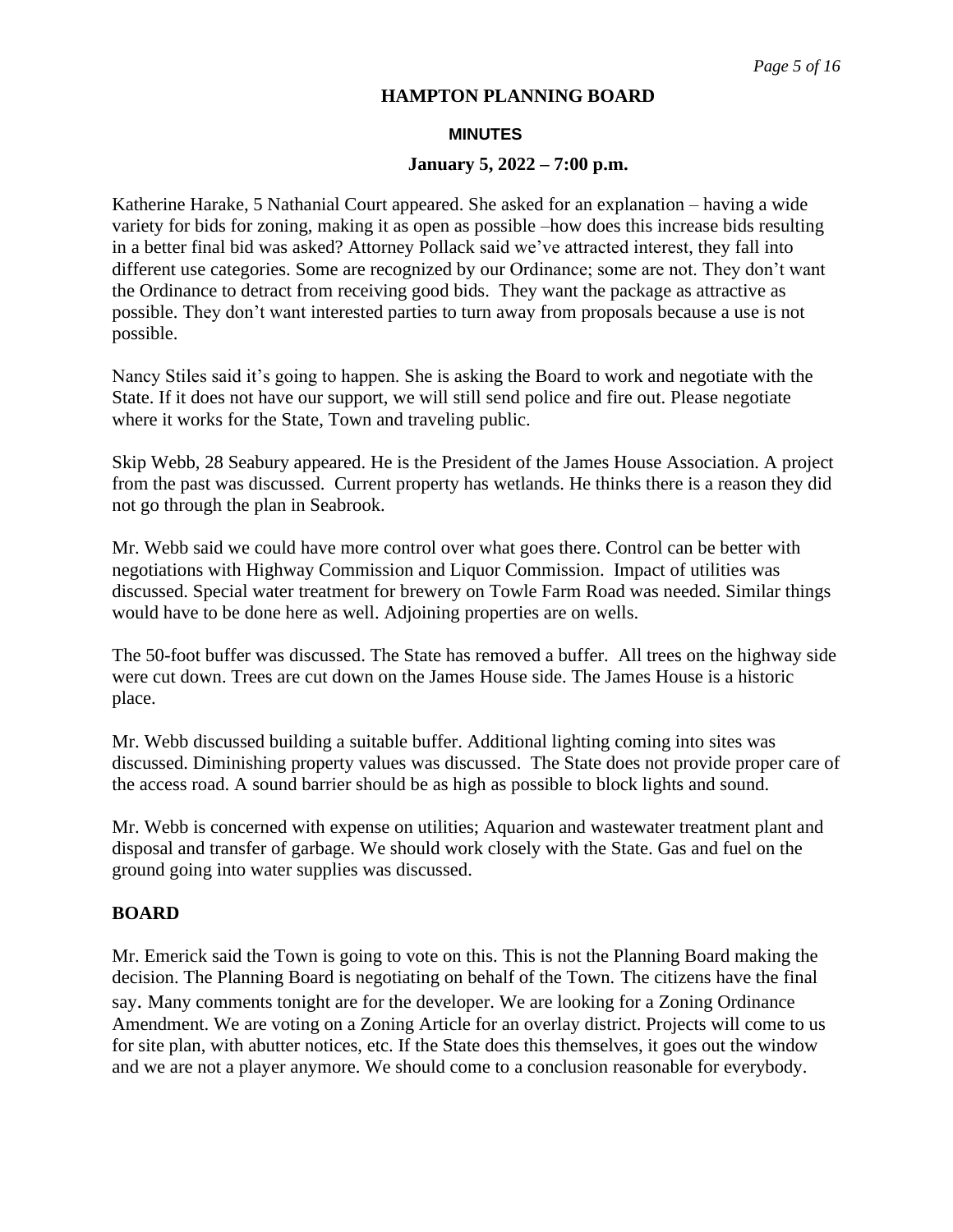#### **MINUTES**

## **January 5, 2022 – 7:00 p.m.**

Mr. Waddell said he agrees with the residents. The main point is that we are negotiating. We have the State's proposal and the Planner's proposal. We zone by the best use of the land. We don't zone about how much revenue is going to be brought in. It is important to think about this. The State can do it by themselves, but that is a loss for themselves and a loss for the State. We would lose taxes. Let's make it a win-win. They get money when they sell it and we do zoning through a thoughtful process. Putting a zone in and then having to say 'we made a mistake' would not be good. Mr. Waddell stated that is why he is not happy it was brought in late. This is usually a well-thought-out process. A lot of time goes into this process. It is not "here's what we got and we want to go as far as possible". We don't want it as general as possible and fight it out later. That opens up problems. If we are going to pass zoning, it needs to be appropriate and well thought out.

Mr. McMahon said zoning is a restriction on the use of the land. He is hearing from the Liquor Commission that they want a wide-open opportunity to do anything and everything. Every zoning ordinance we pass we are restricting certain uses of the land. The Planner's proposal is giving a step forward for this March, and next March we can get a better feel from police, fire and public works. We put zoning articles forward every March. We can revise this later. We don't get a zoning proposal this late in the process and hear take it or leave it. We get a better sense of the impacts from the public and on the Town.

Mr. McNamara likes Mr. Bachand's version. It is a good faith effort to move forward saying let's do this; he mirrors Mr. McMahon's concerns—if not hotels and motels, we can amend it next year if that is what the Town wants. We should act on the side of caution out of the gate; let them do what they have to do, sell the land and then begin talking about everything we are bringing up. Start somewhere. Mr. McNamara would rather start with Mr. Bachand's Amendment. We came to a general idea that we want Mr. Bachand to move forward and print out his version. There is no animosity from the Board with the State. Of course we (the Board) will negotiate with them (State). We change them every year. He votes to put it forward to have the State continue, make plans, sell the land, but this goes with the Town Planner version.

Mr. Emerick said we can adopt a version tonight to go to ballot or we can amend, and/or shuffle the deck so to say. We can add or subtract from the version. Mr. Emerick wants to add the 50 feet—what are rules with the buffer. Beyond that, he is with the Town Planner. If it is not a successful RFP process, then they (State) can say they can't work with Hampton.

Mr. Lessard said Mr. Bachand has the buffer not defined because of the barrier for sound and vehicles. The RFPs have been submitted. It is an RFQ process per Attorney Pollack. Barriers interpretation was discussed. Mr. Emerick said we can edit the Planner's version and have another hearing on the 19<sup>th</sup> or vote on Planner's version.

**MOTION** by Mr. Lessard to move Mr. Bachand's version to ballot.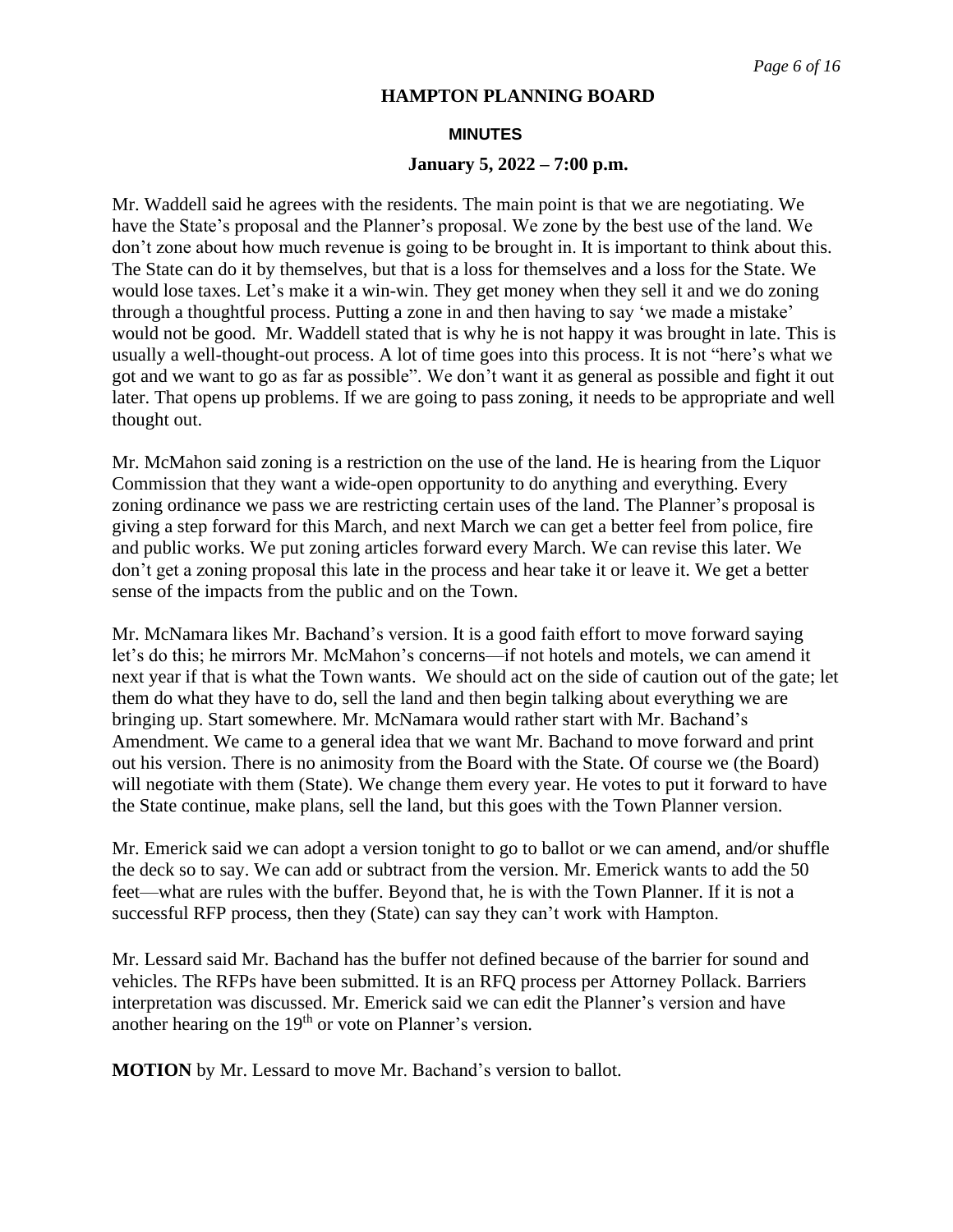#### **MINUTES**

#### **January 5, 2022 – 7:00 p.m.**

Attorney Pollack said the Chair gave appropriate choices. You can select form "A" or B" and there is another meeting on January 19<sup>th</sup>. Ms. Carnaby asked about what the State thinks of the Planner's thoughts on his version. Attorney Pollack said they want A.5 and A.6 to try to have a discernable planning standard that will apply to any applicant. They want all uses included to go forward. If there are uses they cannot tolerate, they will put it forward to development partners. They want to include as many uses as they see fit to include, they will be transparent with development partners.

Mr. Davis discussed Ms. Harake's question. Why do they want so many uses? Simple answer, the State is not recommending or requiring or sponsoring any particular use. They are showing the Board what came to them. It came in by RFQ. Those are the developers who are speaking. The goal is to get a great project; the goal is to develop to the greatest extent possible so the taxable base can be as high as it can be. He wants all uses put to the voters. Then RFP's can be put out a la carte. Then the State can put out the RFP for development.

Mr. McNamara said our ballot has about 40 ballot questions for voters to vote on. It would be too difficult for voters to decipher and decide on this and for machines to then count. It's not a workable idea.

Mr. McMahon said we don't ask developers to write our zoning ordinances. We went through a whole long discussion on food trucks in the BS Zone. It seemed simple, but it was controversial. Now, the State is just saying 'throw it open'. That is not what zoning is about. Mr. Davis said the successful developer will have to obtain all permits. This is a once in a lifetime opportunity. The money is significant enough that it has to be worth the extra effort.

Mr. Waddell said we cannot do a warrant article where we cross things out. You present the warrant article that you hope/one hopes it is going to pass. If you think the Town won't go for gambling and hotels, then that is a bad warrant article to present. We want to present the best warrant article we can per Mr. Waddell.

Mr. Emerick said this is what our Board is elected to do. Put together an article that is for the best interest of the Town.

Mr. Lessard discussed the 50-foot sound barrier/setback buffer zone. If we put 50' and include any necessary sound or blinds needed; if trees, leaves fall down. Mr. McNamara said it is confusing to read. It leaves a broad opening for the Planner and Board to say 'no'. We are referring to the Town Planner edited version. Attorney Pollack said Mr. Bachand did a nice job with the handout. It discusses the differences with the two proposals. He can come forward with a hybrid version for more discussion on the 19<sup>th</sup>. Proposed Section 19-A.6 needs to be reworked. The buffer-they would rather it say 50' wide vegetative and sound barrier. Let the State know the preferences. 19-A.6 needs to be reworked per Mr. McNamara. Mr. Bachand and the State could do that. It is confusing as written. Site plan review should stay (State's proposal). Attorney Pollack discussed infrastructure. Off-site impacts and utility impacts and municipal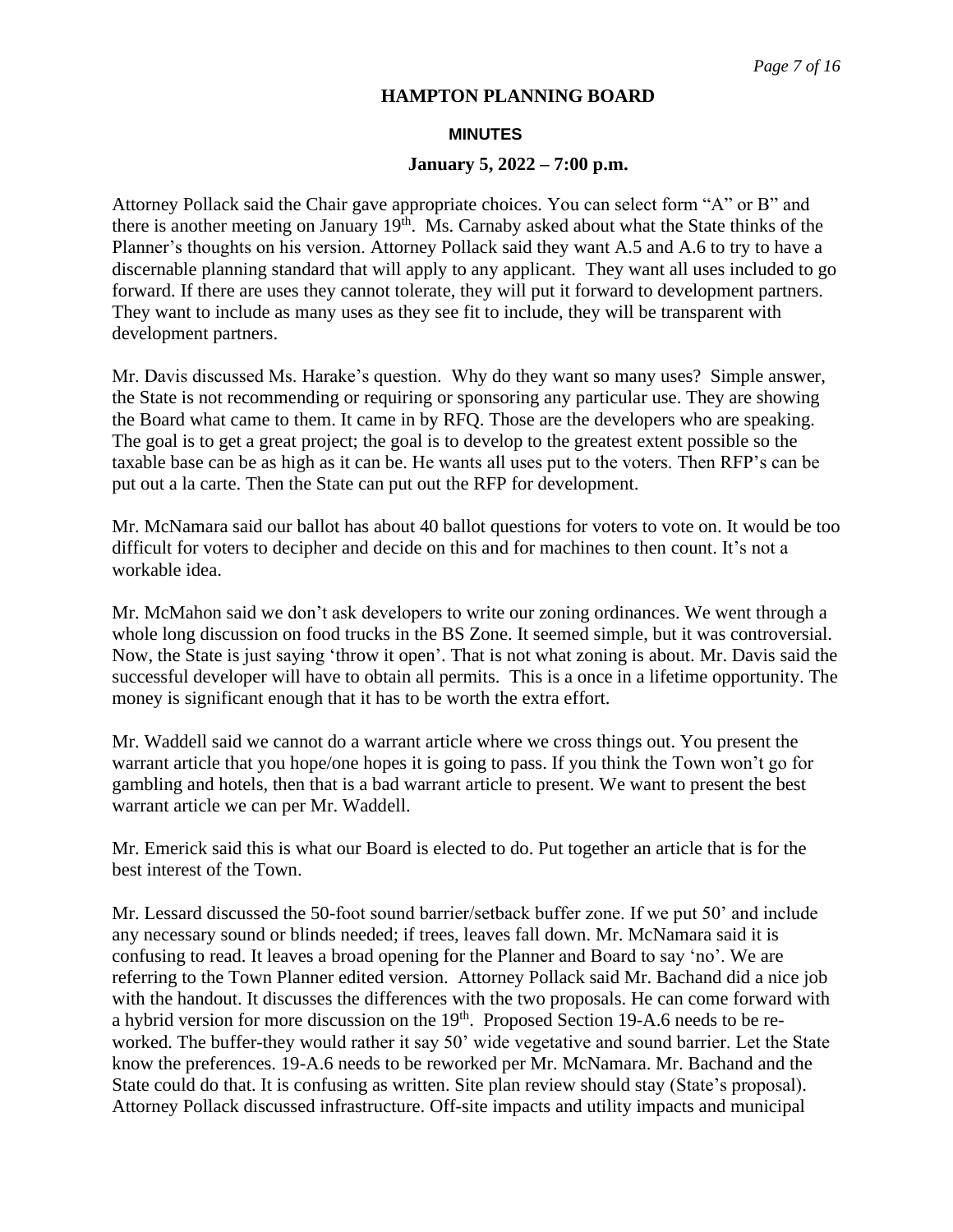#### **MINUTES**

## **January 5, 2022 – 7:00 p.m.**

impacts are part of any site review. The Planning Board does this all the time. Why does it need special language was asked.

Mr. Bachand said it is important to highlight the site plan review process. He does not think it is harmful to keep his language in. It is not counter to developers. Attorney Pollack asked why is that language necessary to achieve the same thing. You don't need language to achieve results was stated. Mr. Bachand said it is up to the Board if they feel it should be stricken. He thought it was important to note.

Attorney Pollack discussed three uses not part of the staff proposal and the overnight piece for parking. The recruitment center was asked about. Why is it not in the staff list was asked. Mr. Emerick does not see a problem with this. Mr. McNamara asked how big would this be. It's vague. Attorney Pollack and Mr. Bachand can continue to discuss this. Mr. Emerick said we don't want to be negotiated. Hotels are not in the cards. Games of chance are not in the cards. Games of chance can come back before the Board in a year.

Mr. Waddell discussed overnight parking -- trucks that might stop and stay overnight; they may stop with diesel running and generators running. Mr. McNamara read it aloud. Mr. Lessard said this was modeled after Hooksett.

Attorney Pollack said the same is with gaming. As for higher education – he thinks it is a kiosk. Mr. McMahon said no one had a problem with a kiosk. We like the kiosk better. A university conference center is a different animal.

Ms. Carnaby said the kiosk implies an unmanned location for literature and pictures and video or two, where the conference center is another animal. The conference center is no longer a part of this proposal.

Mr. Davis discussed the higher education recruitment presence. Colleges could be on site maybe a different school -- different month.

Mr. Bachand and Attorney Pollack can work on this. Mr. Bachand is on board with that. He needs to know what is going to be proposed; it has to be noticed by this Friday for a hearing on the  $19<sup>th</sup>$ .

Mr. McNamara said strike motels and hotels under permitted uses. This is using Mr. Bachand's version. Establishment – Higher education recruitment center- more defined and in line with the kiosk. They need to work on it. 19-A.5—Site plan review. Talk about the language between the two of you (Mr. Bachand and Attorney Pollack). 19-A.6-Buffering. Talk about it more specifically. Sound mitigation should be a part of it. Section 19.A.7. The Board said to leave that in because people park and rest there. That should be left alone.

Attorney Pollack said they are on track and they can work from there.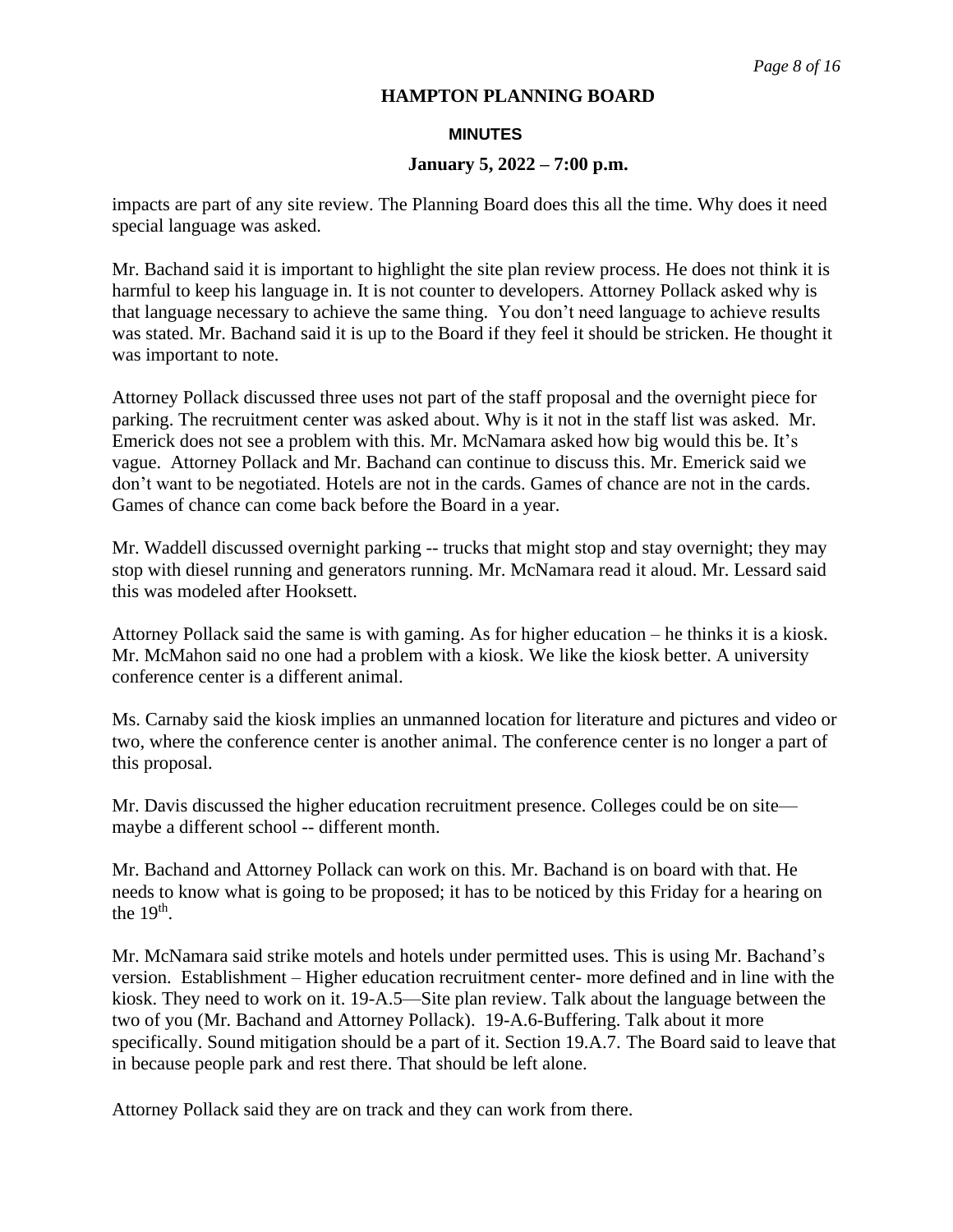#### **MINUTES**

## **January 5, 2022 – 7:00 p.m.**

Mr. Davis discussed uses. Why are they opposed to motels and hotels was asked. Mr. Bachand, said he feels these are not characteristic of an immediate off-highway type of use in that area. Hooksett is a good model here. We want people to come into our downtown. He said it is not fitting to him. Mr. Pollack asked what is offensive about it. Is there some particular part of operating a motel that would be a concern to the Town. Mr. McNamara said we do embrace hotels/motels. We need to look at infrastructure. We just want a pause for a bit. Attorney Pollack asked about the typical planning process. A use that doesn't fit, how does the Town deal with that was asked. How is Hampton harmed was asked. The fit and characteristics of an area were asked about.

Attorney Pollack asked how the Town would be harmed. Mr. McNamara said we can address it at a later time. We can then maybe expand upon it. A lot of projects are going to have potential issues because of where they are located.

Ms. Carnaby said hotels and motels within our Town boundaries – the thought of putting them at a rest stop is that we encourage people to come and stay at our hotels and enjoy our restaurants in town. A person stopping at a hotel in a rest stop – they have to pay to get into town and have a meal at a restaurant in town.

Mr. Davis said Mr. Bachand's reason is because he does not see one in Hooksett. There was not enough real estate in Hooksett. They were maxed out. Two or three now have been built (hotels). There is a need for lodging now/hotels/motels.

Mr. McNamara said maybe down the road. He wants to start with caution on behalf of the citizens for the Town.

Mr. Bachand discussed the potential strain it also places on emergency response/local emergency services. It may require more thought. It maybe could be amended in a year. Leave it out from this version.

Mr. Davis said the more uses that we pair off and disqualify, diminishes the opportunity. The sale is here and now. The more uses diminish the attractiveness of this opportunity. It may become not an opportunity for them.

Mr. Loiseau said that Hampton should be the best destination for people to want to visit; not the rest area—he liked what the woman in the audience stated earlier. Mr. Loiseau asked if uses being disallowed, would these uses being disallowed, what percentage would be out of the picture was asked. Mr. Davis does not have an answer to that. They issued RFQs; they heard from qualified respondents. They shared with us the proposed, possible uses. Once the Board weighs in and Town meeting is final, then they will issue RFPs to parties. An RFQ proposed a hotel.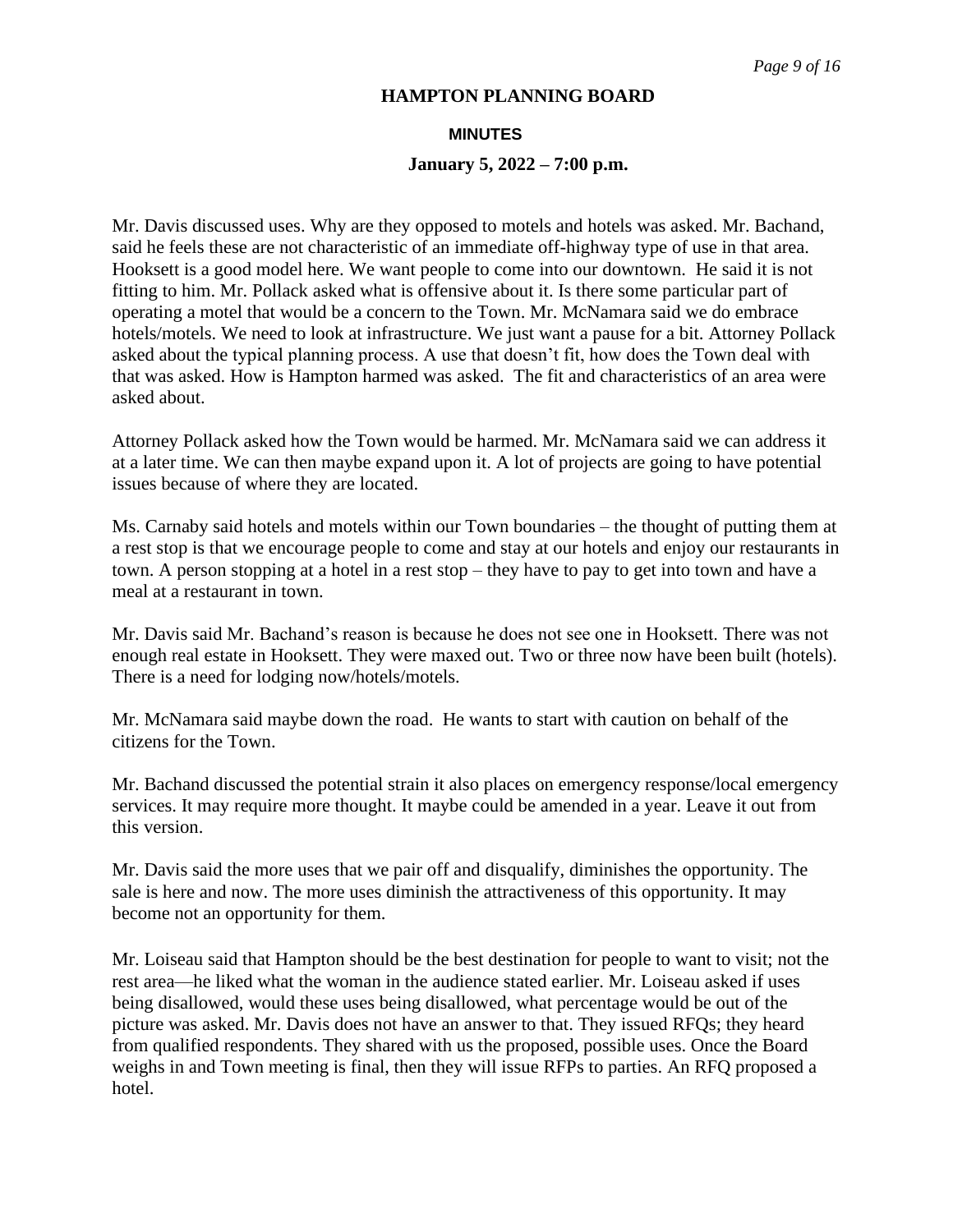#### **MINUTES**

## **January 5, 2022 – 7:00 p.m.**

Mr. Emerick asked what is wrong with a hotel. Mr. Waddell said he thinks public safety is a reason to not have hotels; we want people to go to the beach and to go downtown--not stay on the highway. One has to do with zoning and one has to do with Site Plan review. Mr. Emerick said a developer would have to make the case. We are not against hotels; we are against it in this zone—overlay Zone.

Mr. McMahon said we want the State to negotiate with Mr. Bachand and come back to the 19<sup>th</sup> of January meeting, and that includes keeping the hotels out.

Another hearing will be on the  $19<sup>th</sup>$  of January.

**MOVED** by Mr. Lessard.

**SECOND** by Mr. McMahon.

No need to vote. It is agreed to come back on the 19<sup>th</sup>. Hopefully not many more substantial changes will be noted. On the 19<sup>th</sup>, nothing can be amended.

**2.** Amend Article II – Districts, Section 2.3 - Wetlands Conservation District. Modify Section 2.3.4 to rename it "Restricted Uses, Prohibited Uses, and Other Standards", and to reorganize the language so that it will be easier to follow while remaining substantively consistent with current practice. Modify Section 2.3.5 - Wetlands Permits to make the existing language easier to follow, and to clarify that when a variance is granted by the Zoning Board of Adjustment to allow a prohibited use, the approval of a Wetlands Permit by the Planning Board may also be required. Add Section 2.3.7.I to clarify that any variance requests must be submitted to the Zoning Board of Adjustment in accordance with Section 1.4 of the Hampton Zoning Ordinance.

Mr. Bachand discussed the proposed Amendment. The purpose is to adjust the language for uses in the Wetlands Conservation District. It is consistent with our current practice. Mr. Bachand received substantive comments from the Conservation Commission. The language has been rewritten for clarity. Clarification was included on impervious surfaces. Mitigation regarding decks and sheds was included. Increasing impervious surface, mitigation is addressed. The permitting process is clarified. This is pretty much housekeeping. He believes we are in great shape now with this amendment and it is easier to follow.

# **PUBLIC BOARD**

**MOTION** by Mr. Lessard to move this to ballot. **SECOND** by Ms. Carnaby. **ROLL CALL VOTE: 7 – 0 – 0 MOTION PASSED.**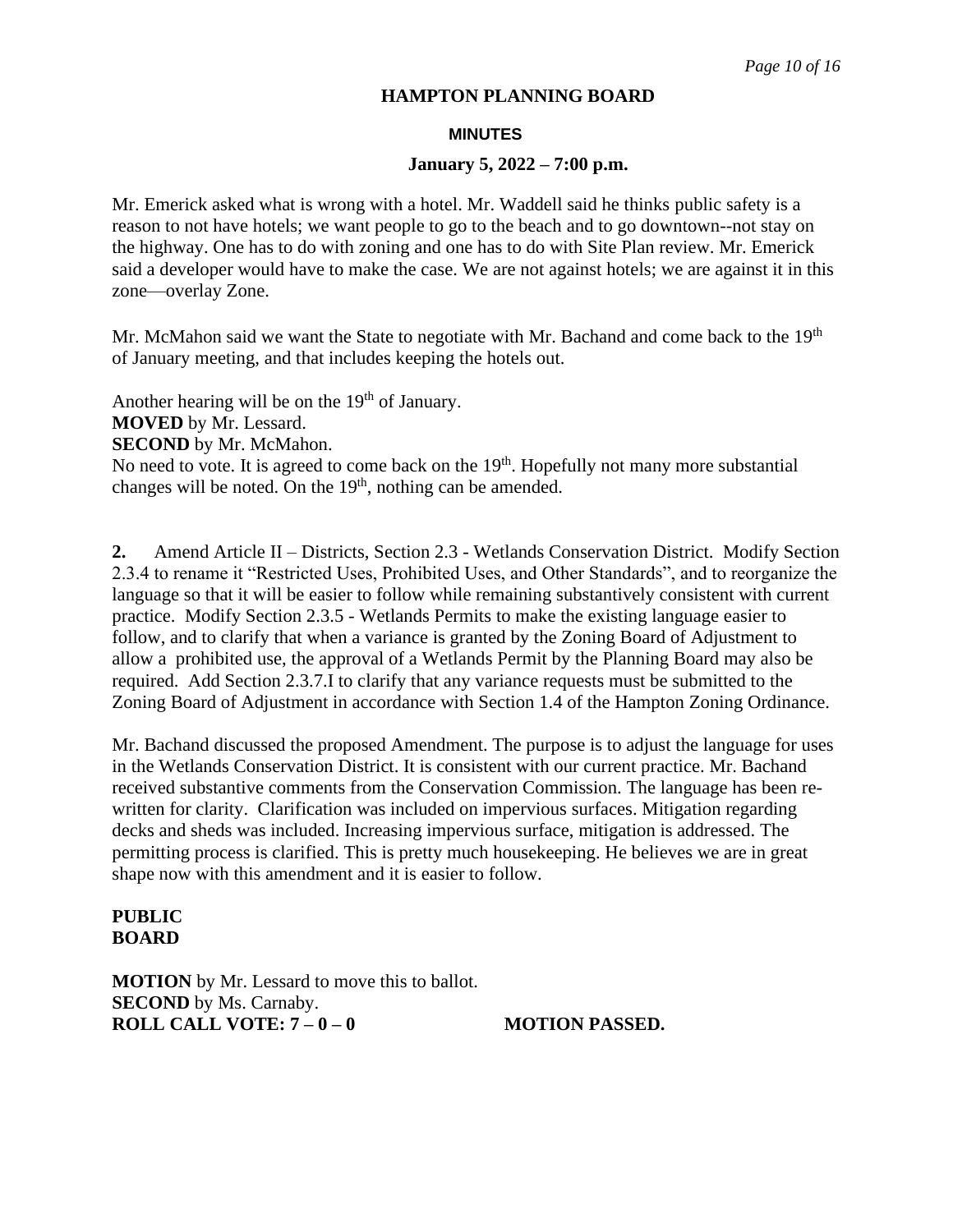#### **MINUTES**

## **January 5, 2022 – 7:00 p.m.**

## **21-052 82 Island Path**

Map: 281 Lot: 26 Applicant: 82 Island Path Rd LLC-Norman Carpentier Owner of Record: 82 Island Path Rd LLC Wetlands Permit: Raze the 2 existing structures and construct a new house. New building to be placed on new foundation set on helical piles. New first floor elevation of proposed house will be above flood elevation.

Mr. Kevin Schultz appeared, Carpentier Construction. Mr. Schultz discussed the project.

# **BOARD**

Mr. Lessard was at the Conservation Commission meeting. Mr. Schultz did not see the Conservation letter.

# **PUBLIC**

Ms. Maria Murry, 80 Island Path, appeared. She stated she received a letter from the lawyer that the project will be closer than the 10' barrier to their home. She does not want it any closer. If it goes higher, her views will be gone.

Mr. Emerick said it is a non-conforming, existing structure. It has all been leveled per Ms. Murry. Mr. Schultz said there are no structures on site. He said the structures have been removed. Mr. Lessard asked if they were told it was okay to remove the building. Mr. Schultz said the setbacks will meet the zoning requirements. It is in the RCS zone; 10 from the front; 7 feet from one side and 12 feet from the other and this house more than conforms. Mr. Schultz said it gets further from the wetlands. The structures are down. The plan says "to be razed" per Mr. McNamara. Mr. Schultz said they did permitting to remove the buildings. Where is the existing conditions plan was asked. There is an existing conditions plan that shows two buildings. It's 8.42 and 9 on the other side per Mr. McMahon. Mr. Schultz said the existing conditions plan and the proposed building plan, the lot is a vacant lot. They are moving the structure further away from the marsh, but also cleaning it up and improving the permeable area by over 15 percent. They eliminated a large chunk of sealed surface. What is the height was asked. It cannot exceed 35'; the only way it can is because of freeboarding. This will be the same as others that have been done at the beach. This will meet flood elevation. Water has to pass underneath it. It will meet FEMA; it's meeting 1' freeboard (exceeding) and it could push the home higher than 35', but cannot go more than 3 additional feet. Everything complies with building and the Zoning Ordinance.

Ms. Murray asked about the project going up and taking away views. Mr. Emerick said the Ordinance allows for 35' plus freeboard exceptions – it can go up 38'. Why did they get 10' from the Attorney was asked. Mr. Schultz said abutters get notified from the State's wetland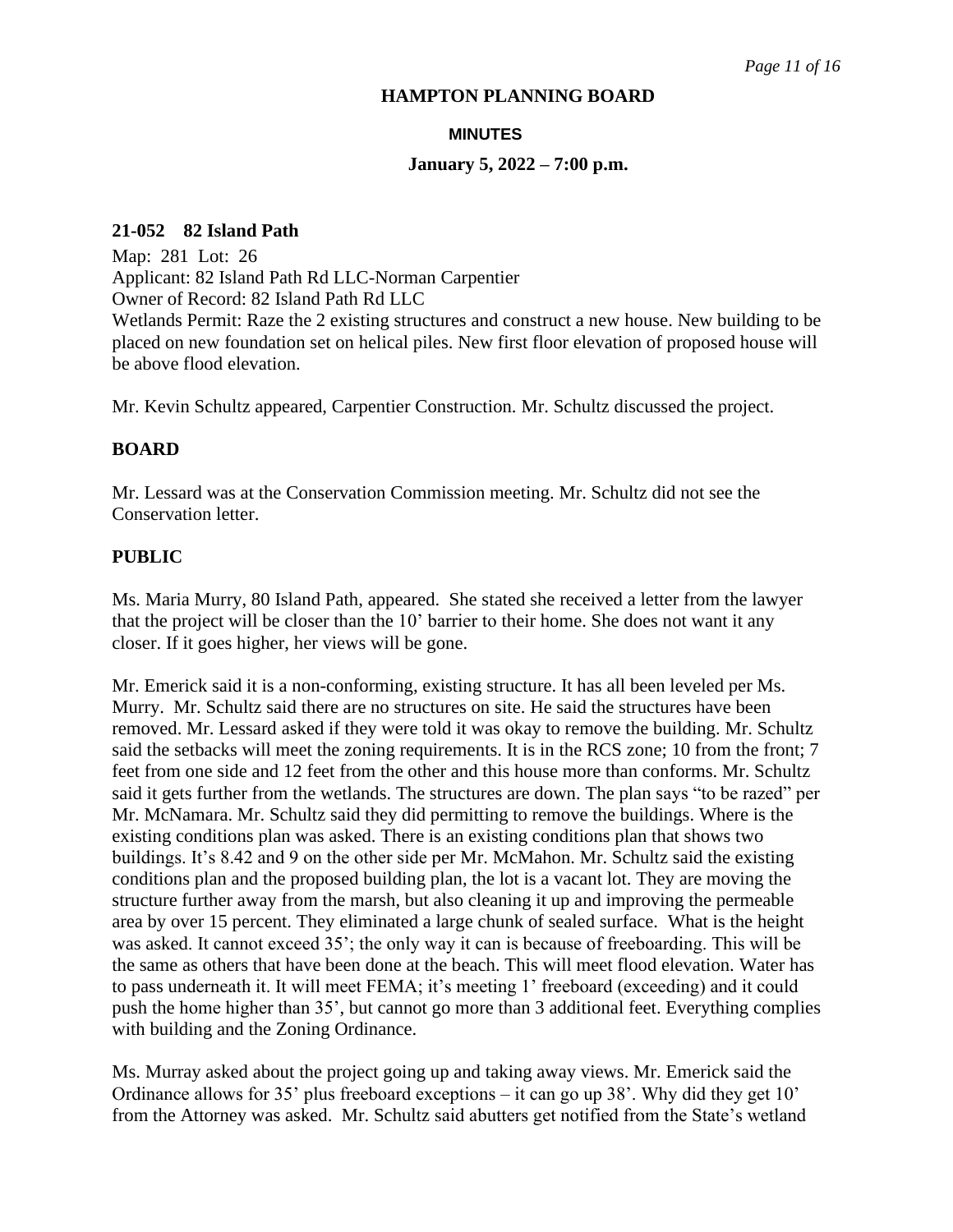#### **MINUTES**

#### **January 5, 2022 – 7:00 p.m.**

permit if any activity within their buffers or the property line in their jurisdiction – abutter notified. She refused to sign it. It is for the DES wetland permit. She should have signed receiving abutters notice. 8.4 feet from property rather than 10'. Mr. Schultz said it is what the State requires to obtain state wetlands permit from DES.

Mr. Bachand said this was recommended by the Conservation Commission. He does not have anything to add. He does not have the plan to view at home. He does not know what is being discussed on it. There is a 7' setback; and the 10 foot setback was discussed. It is not from the street; it is from side to side. Mr. Schultz said 7' on one side. They are maintaining more than 7' on the right side and more than 12' on the left side.

**MOTION** by Mr. Loiseau to approve the Wetlands Permit with the conditions contained in the Conservation Commission letter dated December 22, 2021. **SECOND** by Mr. Waddell.

**ROLL CALL VOTE:**  $7-0-0$  **MOTION PASSED.** 

## **22-001 81 Ocean Boulevard**

Map: 293 Lot: 23 Applicant: Oceanfront Gaming, Inc. Owner of Record: T.R.D. Entertainment Co., LLC Site Plan: Expansion of current use of the building. Dedicate a part of the first floor of existing building for games of chance with refreshments available for patrons. Waiver Request: Section V.D (Review Standards) of Site Plan Regulations

Attorney Peter Saari appeared with the applicant. Right now it is not being productively used. The location is empty now. There are gaming devices in place. It went to the ZBA. A special exception was obtained. He wants to put up gaming machines. Charitable gaming. Money goes to local charities.

This was approved three years ago. They are bringing new charities with this. Ten percent goes to the State. He wants to expand into the candy store.

## **BOARD**

Mr. Lessard asked about the hours of operation. They will stay the same. A certain portion goes to Gamblers Anonymous (money) through the State.

Mr. Loiseau asked about access to the first floor. They will come in and out through the front, Ocean Boulevard side. Mr. Bachand said there is a waiver to vote on along with the site plan application.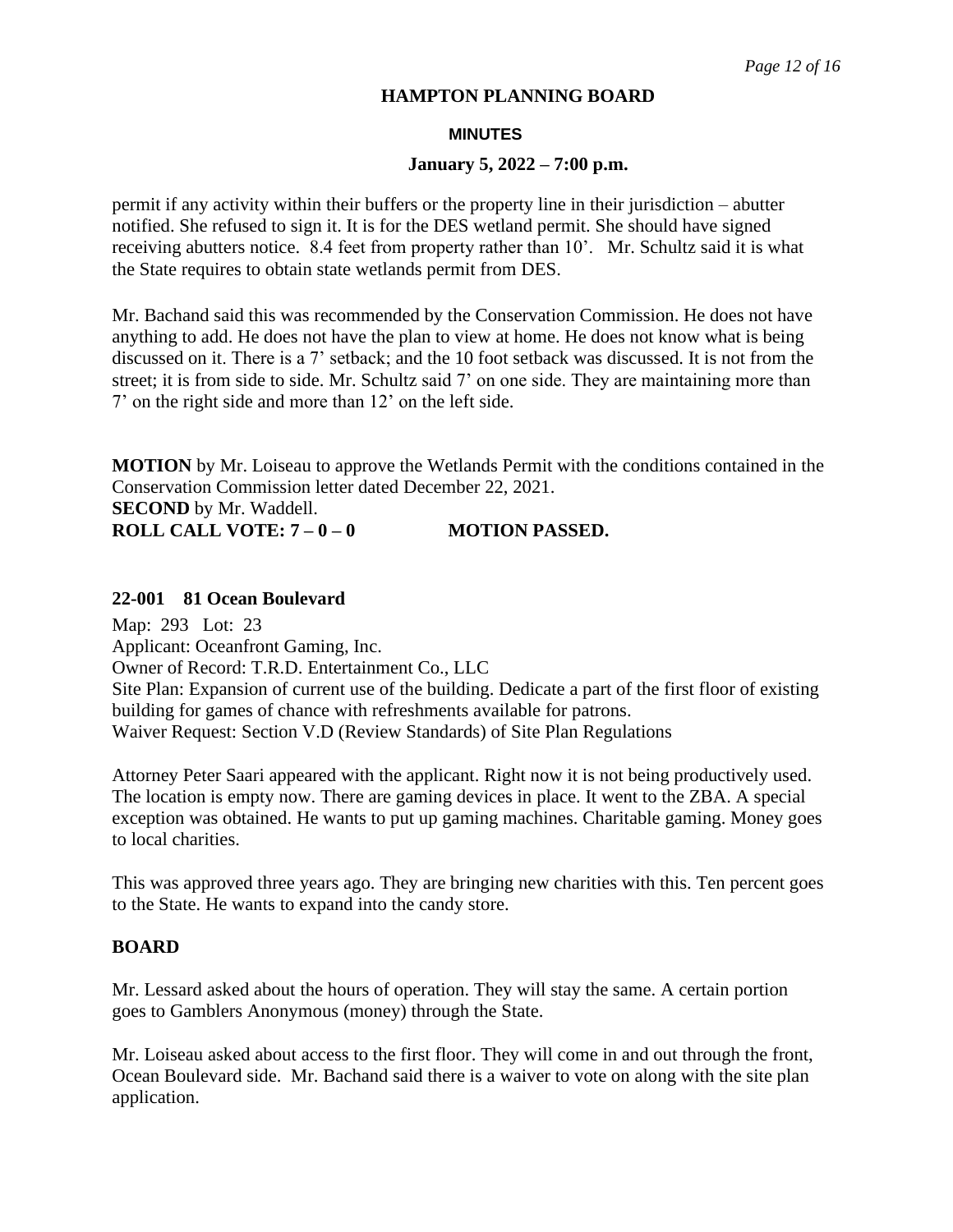#### **MINUTES**

#### **January 5, 2022 – 7:00 p.m.**

**MOTION** by Mr. McNamara to approve the waiver. **SECOND** by Mr. McMahon. **ROLL CALL VOTE:**  $7-0-0$  **MOTION PASSED.** 

**MOTION** by Mr. McNamara to approve the site plan. **SECOND** by Mr. McMahon.

**ROLL CALL VOTE:**  $7-0-0$  **MOTION PASSED.** 

# **22-002 36 Cliff Avenue**

Map: 267 Lot: 46 Applicant: Joanne & Michael Sargent Owner of Record: Same Wetlands Permit: Build back the slope in a stable configuration with large stones in a step-like manner. Localized patching of existing concrete seawall w/no change in impervious area.

Mr. Duncan Mellor, CivilWorks, appeared. He has the Conservation Commission letter. He discussed the project. Hurricane Sandy happened and damage was done. Waves undercut the bottom of the slope. Topsoil slid down the embankment and landed on the beach. They want to repair the area that slid. This is an exposed site. Stones will build back slope. There will be no increase in impervious area to the lot.

## **BOARD**

Mr. Lessard was on the walk. The Conservation Commission was satisfied.

# **PUBLIC BOARD**

Mr. Bachand recommends approval along with the Conservation Commission letter dated December 22, 2021.

**MOVED** by Mr. Lessard. **SECOND** by Mr. Waddell. **ROLL CALL VOTE:**  $7-0-0$  **MOTION PASSED.** 

## **22-003 Drakeside Road & I-95 North-Bound (369 Transmission Line ROW)**

Applicant: Eversource Energy Owners of Record: Robert & Suzanne Walker (157-8); State of NH (172-9) & First Hampton Associates LLC (172-13) Wetlands Permit: Replacement of Utility Pole (Structure 19--currently corroding) along the 369 Transmission line.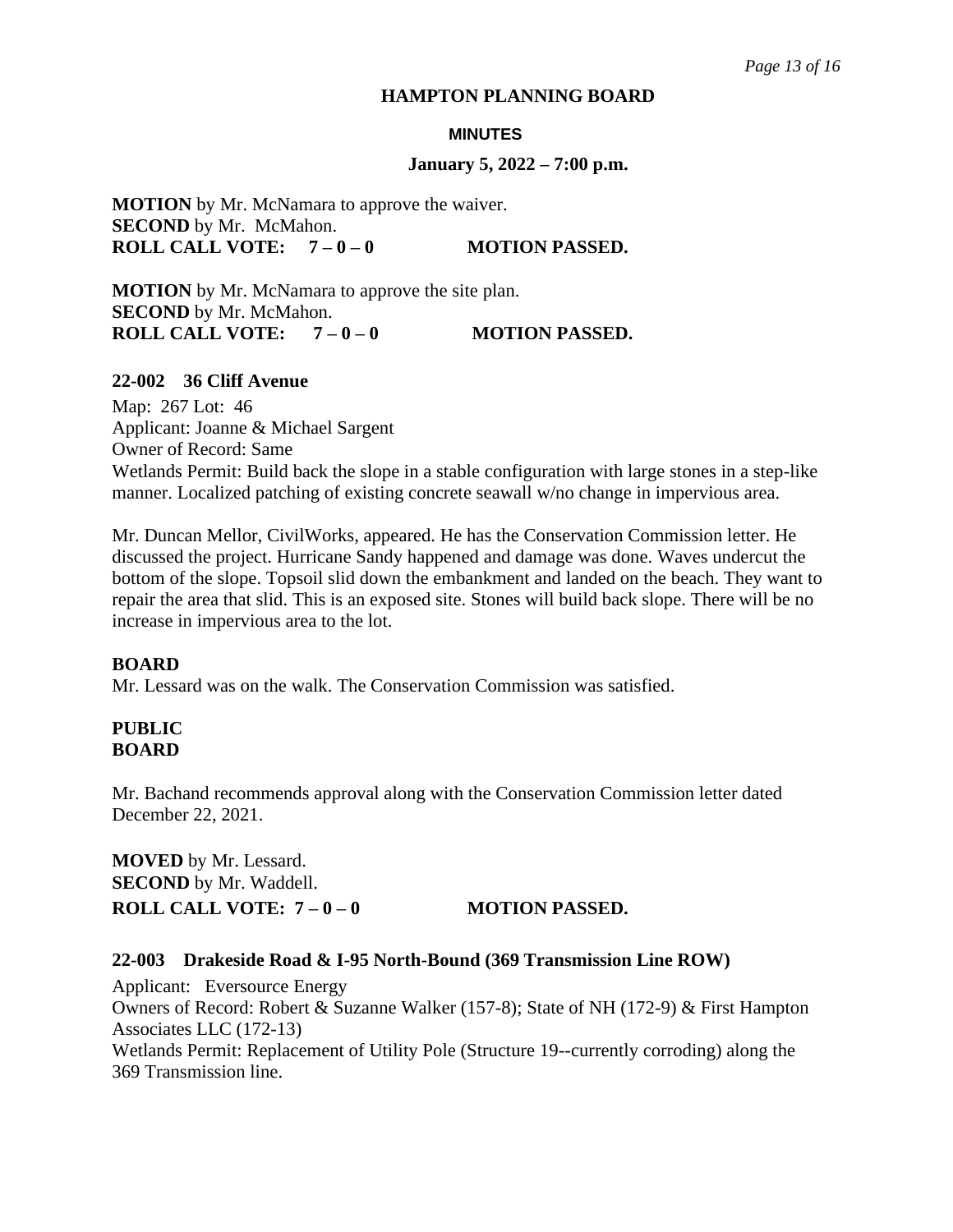## **MINUTES**

# **January 5, 2022 – 7:00 p.m.**

Mr. Lessard said he is an abutter. He can step down if the applicant wishes, but they (applicants) are fine with him staying.

Lindsey White, GZA GeoEnvironmental and Ashley (with Eversource) appeared. They discussed the utility pole replacement for the project. It is Pole 19, located south of 170 Drakeside Road. One of the two pole bases is corroding. Temporary buffer impacts will occur. Timber matting is used. The work was described. They will start around March.

# **BOARD**

Mr. Lessard went on the site walk. He noted the Conservation Commission was happy with the work.

# **PUBLIC BOARD**

**MOTION** by Mr. Loiseau to approve the Wetlands Permit in accordance with the conditions contained in the Conservation Commission letter dated December 22, 2021. **SECOND** by Mr. Waddell. **ROLL CALL VOTE: 6 – 0 – 1 (Lessard) MOTION PASSED.** 

# **IV. CONTINUED PUBLIC HEARINGS**

**21-019 61 High Street** *(continued from April 7, 2021, May 5, 2021, June 2, 2021, July 7, 2021, September 1, 2021, & October 6, 2021 & November 3, 2021)* 

Map: 161 Lot: 17 Applicant: Shane Pine Owner of Record: GMC Group Limited Partnership Site Plan (Amended): Propose to make outdoor patio space (previously approved for Covid-19) permanent. Waiver Request: Section V.E. Detailed Plans.

**21-011 465, 467 & 469 Ocean Blvd** *(continued from July 7, 2021, August 4, 2021, September 1, 2021, September 15, 2021 & October 6, 2021 and November 3, 2021)*  Map: 266 Lots: 31, 32 & 33 Applicant: RJS Consulting, LLC (Attn: Rick Smith) Owners of Record: Elaine & Frederick Ayotte (465); J. Hunter Properties (467) & The Stephen LaBranche Living Trust (469) Site Plan: To construct residential condominiums with associated parking at 465 & 467 Ocean Boulevard (to be merged) and to re-build parking area on 469 Ocean Blvd. Waiver Request: Section V.C. Application Fees & IV.D.vi Lighting. (See 21-031 Wetlands Permit)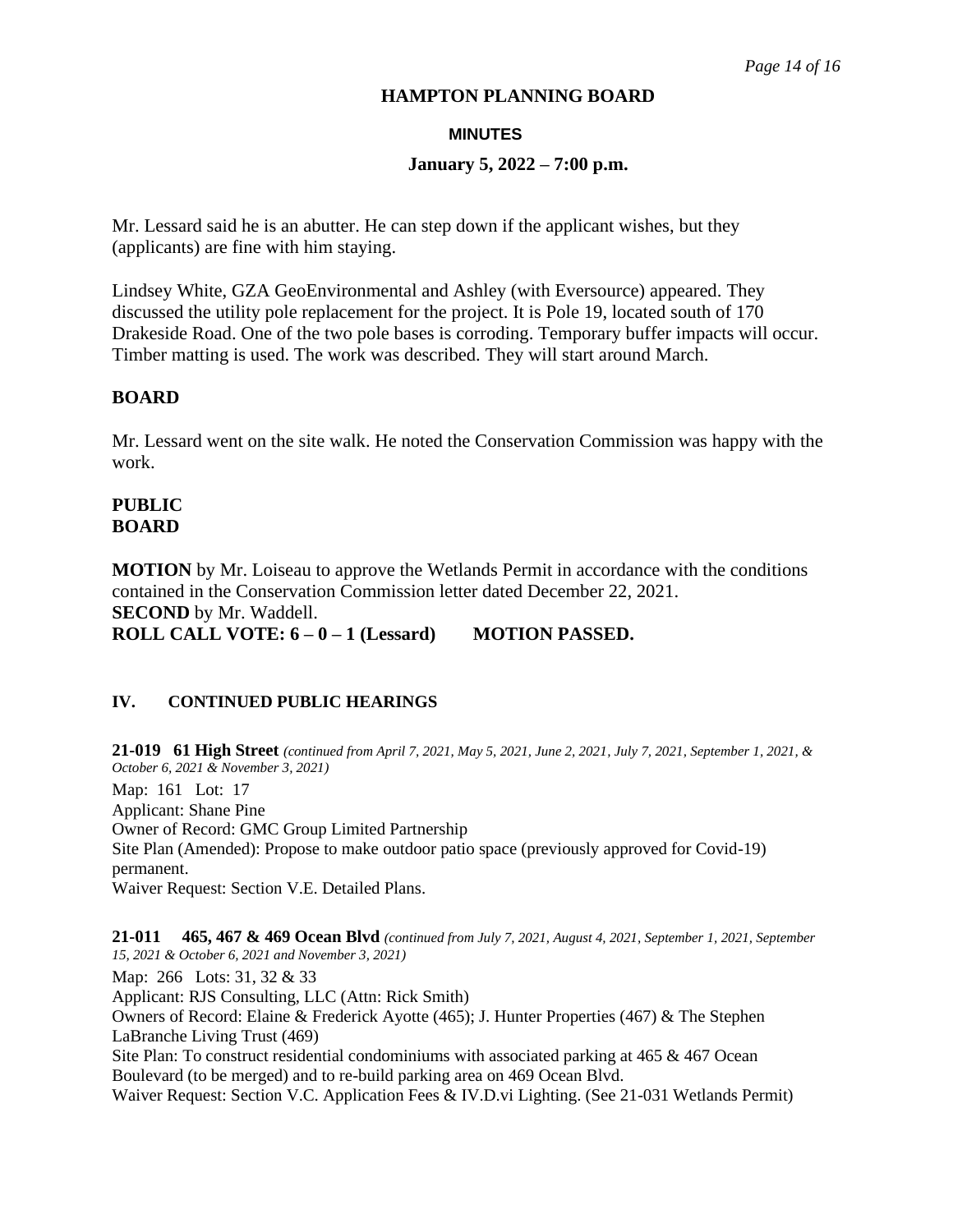## **MINUTES**

## **January 5, 2022 – 7:00 p.m.**

**21-031 465, 467 & 469 Ocean Blvd** *(continued from July 7, 2021, August 4, 2021, September 1, 2021, September 15, 2021 & October 6, 2021 & November 3, 2021)*

Map: 266 Lots: 31, 32 & 33

Applicant: RJS Consulting, LLC

Owner of Record: Elaine & Frederick Ayotte (465); J. Hunter Properties (467) & The Stephen LaBranche Living Trust (469).

Wetlands Permit: Replace existing asphalt behind 469 Ocean Blvd with porous pavement. Small portion of work is within the 50' Wetland Conservation District. (See 21-011 Site Plan)

# **V. CONSIDERATION OF MINUTES**

**MOVED** by Mr. McMahon to accept and approve the December 15, 2021 Minutes. **SECOND** by Mr. Loiseau. **ROLL CALL VOTE 7 – 0 – 0 MOTION PASSED.** 

# **VI. CORRESPONDENCE**

# **VII. OTHER BUSINESS**

• **Labrador Lane - Acceptance of the location of the utilities within the right-of-way as shown on the roadway as-built plan.** 

Mr. Bachand said this is a standard step. This next goes to the Board of Selectmen for acceptance of the roadway. We've done this on Loy Drive and other subdivisions in the past. He recommends the Board accept the location of utilities in the right of way.

Mr. Emerick read the conditional language into the record, as follows:

*In accordance with the requirements of RSA 72:23, I(b), this license is granted to the licensee(s) subject to the condition that the licensee(s), its/their heirs, successors, agents or assigns, shall be responsible for the payment of all properly assessed current and potential real and personal property taxes by the licensee(s) using or occupying property owned by the Town of Hampton no later than the due date, and shall further be responsible for all real and personal property taxes on structures or improvements added by the licensee(s), its/their heirs, successors, agents or assigns to the property of the Town of Hampton. Additionally, failure of the licensee(s) to pay the duly assessed personal and real property taxes when due shall be cause to terminate said license by the Town of Hampton.*

**MOVED** by Mr. Waddell **SECOND** by Mr. Loiseau. **ROLL CALL VOTE: 7-0-0 MOTION PASSED.**